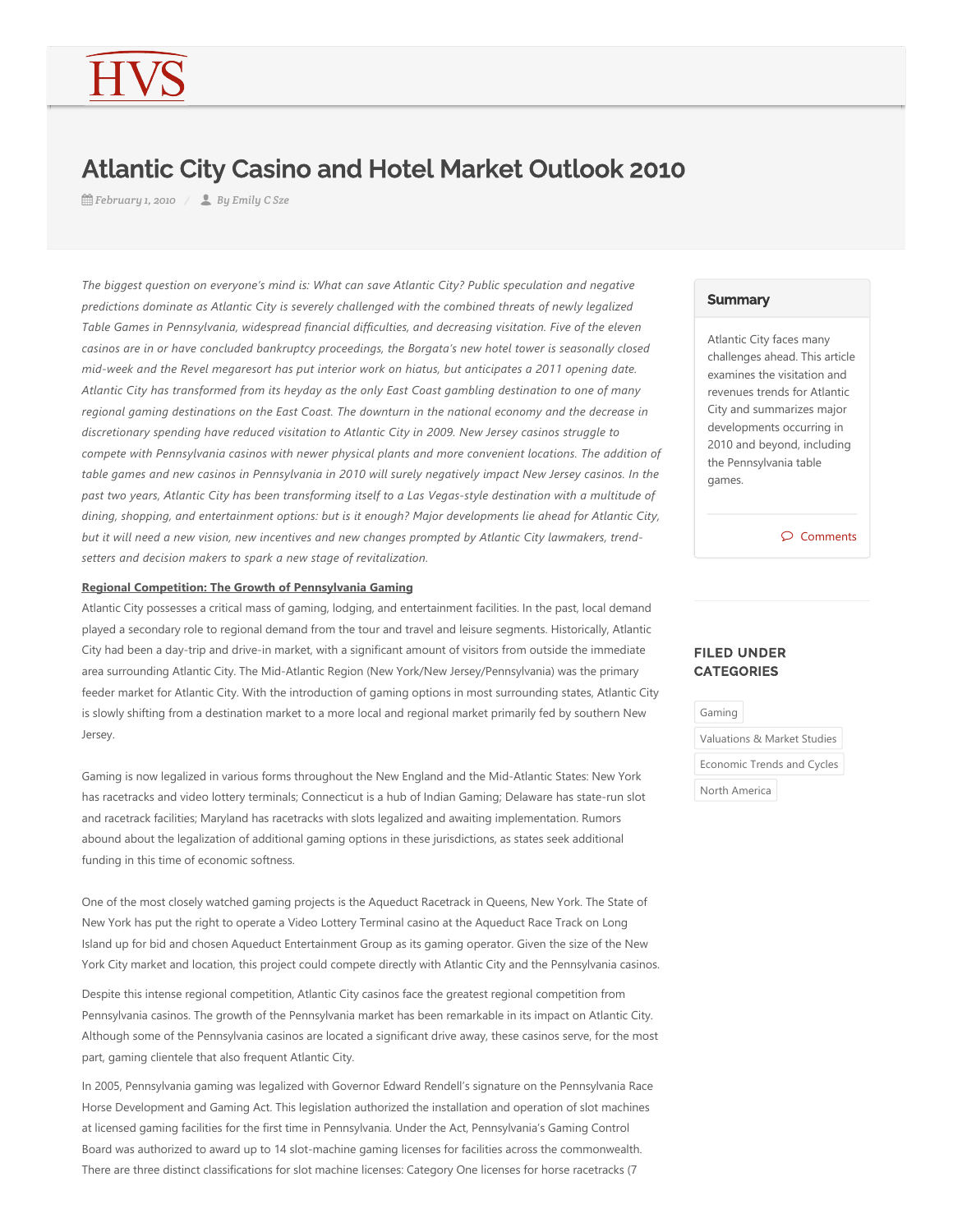available), Category Two licenses are authorized for stand-alone slots facilities in specified locations (5 available), and Category Three licenses for existing resorts having no fewer than 275 guestrooms (2 available). The cost of Category 1 and Category 2 licenses is \$50,000,000 and holders of Category 1 and Category 2 licenses may be authorized to operate up to 5,000 slot machines. The cost of Category 3 licenses is \$5,000,000 and no more than 500 slot machines can be installed. Additionally, only overnight guests of a Category 3 facility, patrons of one or more of the resort's amenities, and individuals holding a valid seasonal or year-round membership to use one or more of the amenities at the resort are permitted to use the gaming facility. Since legislation passed in 2004, of the 14 available gaming licenses, nine facilities have opened.

In 2009, the Pennsylvania State legislature budgeted table games revenue in order to prevent a revenue shortfall. On January 5, 2010, the Pennsylvania Senate approved the table games bill; followed by the House of Representatives' passage of the table games bill on January 6, 2010. Governor Rendell, a proponent of table games, signed the bill into law shortly after and legalized table games in Pennsylvania. The table games bill will allow large casinos to have 250 tables and resorts to have 50 tables. Licenses would cost \$16.5 million at large casinos and \$7.5 million at resort casinos. Initially, table games would be taxed at 16%, of which 14% taxes would be directed toward the state, and 1% each of tax revenues would be directed to the casino's county and municipality. Authorities at the Pennsylvania Gaming Control Board estimate a starting implementation date of six to nine months. The introduction of table games in Pennsylvania would allow its casinos to compete more directly with Atlantic City's casinos. Additionally, the legislation of table games will spur additional development and competition for the remaining unassigned Pennsylvania licenses.

The state of Delaware is rumored also to be pursuing the addition of table games to its three existing racetrack casinos, which presently offer slots, sports wagering, and pari‐mutuel betting.

## **Visitation**

Given the aforementioned factors that continue to siphon off Atlantic City visitation, visitor traffic was flat over the period from 1992 to 2008. The number of Atlantic City visitors is provided in the following table.

| Year              | <b>Visitors</b> | % Change |
|-------------------|-----------------|----------|
| 1992              | 30,705,000      | $-26$    |
| 1993              | 30.225,000      | (1.6)    |
| 1994              | 31,321,000      | 3.6      |
| 1995              | 33,272,000      | 6.2      |
| 1996              | 34.042.000      | 2.3      |
| 1997              | 34,070,000      | 0.1      |
| 1998              | 34,300,000      | 0.7      |
| 1999              | 33,652,000      | (1.9)    |
| 2000              | 33,184,000      | (1.4)    |
| 2001              | 32,423,000      | (2.3)    |
| 2002              | 33,187,000      | 2.4      |
| 2003              | 32,224,000      | (2.9)    |
| 2004              | 33,313,000      | 3.4      |
| 2005              | 34,924,000      | 5.1      |
| 2006              | 34,534,000      | (1.1)    |
| 2007              | 33,300,000      | (3.6)    |
| 2008              | 31,813,000      | (4.5)    |
| Average Annual %  |                 |          |
| Change 1992-2008: |                 | 0.2%     |

For the period from 1992 to 2008, visitation increased by a modest annual average compounded rate of 0.2%. In the historical period shown, visitation grew to over 34 million visitors in 1996 through 1998. From 1999 to 2003, visitation declined modestly. The opening of the Borgata and robust economy in 2004 and 2005 spurred visitation growth, peaking at close approximately 35 million visitors in 2005. Visitation in the period from 2006 to 2008 decreased, which can be partly attributed to the relocation of the Miss America pageant for the first time in 84 years, the closure of the Sands casino-hotel in November 2006, the opening of gaming facilities in Pennsylvania beginning in late 2006, and the decline of the national and global economies beginning in 2008. In 2008, visitation declined 4.5% from the previous year.

Opportunities and challenges lie ahead for Atlantic City visitation. Travel to Atlantic City has shifted from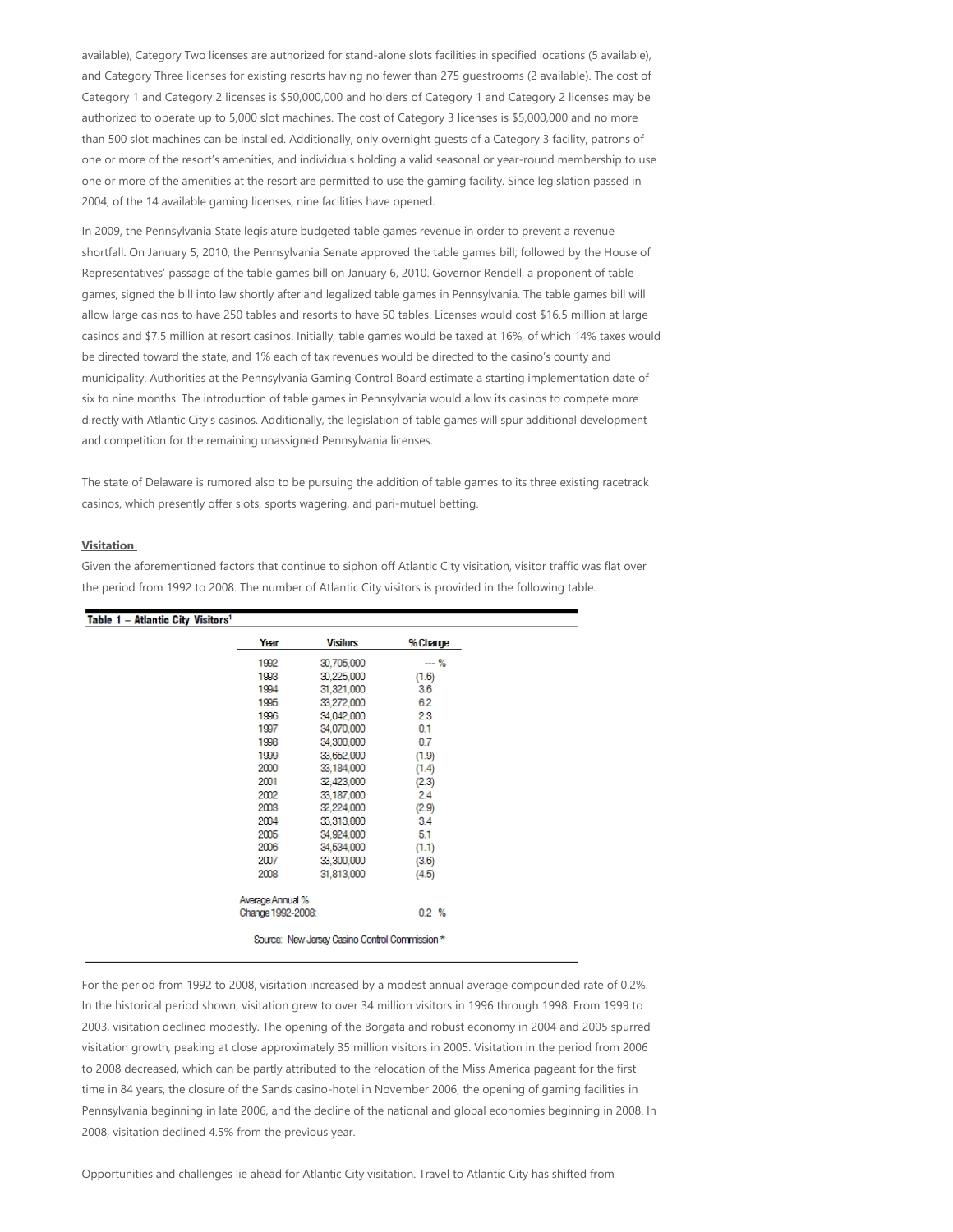primarily gambler‐focused visitation to include convention attendees and shoppers. Atlantic City had several commercial expansions in 2007 that made it more attractive to shoppers, including the opening of the Caesar's Pier Shops, a high-end luxury retail mall, and phase two of the Atlantic City Outlets – The Walk. The opening of Harrah's Atlantic City "The Pool" in 2007 and the Caesar's Pier added new nightlife and dining options. Despite these measures, visitation has declined in the 2006 through 2008 period. Based on this decline, additional recreational options in a soft economy cannot induce marketwide visitation growth on its own; the question remains, what can induce marketwide growth in visitors to Atlantic City?

## **Gaming Demand**

The historical gaming win for Atlantic City for 1992 to 2008 with comparative prior‐year data are shown in the following table and graph.

| Table 3 – Total Visitors, Revenue, and Win per Visitor (Atlantic City) <sup>2</sup> |                                        |          |                       |            |                                 |            |  |  |  |
|-------------------------------------------------------------------------------------|----------------------------------------|----------|-----------------------|------------|---------------------------------|------------|--|--|--|
|                                                                                     | <b>Total Revenue (Win)</b>             |          | <b>Total Visitors</b> |            | Total Revenue (Win) per Visitor |            |  |  |  |
| Year                                                                                |                                        | % Change |                       | % Change   | % Change                        |            |  |  |  |
| 1992                                                                                | \$3,215,970,000                        |          | 30,705,000            | ---        | \$105                           |            |  |  |  |
| 1993                                                                                | 3,301,360,000                          | 2.7%     | 30,225,000            | (1.6) %    | 109                             | 4.3%       |  |  |  |
| 1994                                                                                | 3,422,534,000                          | 3.7      | 31,321,000            | 3.6        | 109                             | 0.0        |  |  |  |
| 1995                                                                                | 3.747.578.000                          | 9.5      | 33,272,000            | 6.2        | 113                             | 3.1        |  |  |  |
| 1996                                                                                | 3,813,653,000                          | 1.8      | 34.042.000            | 2.3        | 112                             | (0.5)      |  |  |  |
| 1997                                                                                | 3.906.139.000                          | 2.4      | 34.070.000            | 0.1        | 115                             | 2.3        |  |  |  |
| 1998                                                                                | 4,033,012,000                          | 3.2      | 34,300,000            | 0.7        | 118                             | 2.6        |  |  |  |
| 1999                                                                                | 4.164.197.000                          | 3.3      | 33,652,000            | (1.9)      | 124                             | 5.2        |  |  |  |
| 2000                                                                                | 4.300.948.000                          | 3.3      | 33.184.000            | (1.4)      | 130                             | 4.7        |  |  |  |
| 2001                                                                                | 4,303,078,000                          | 0.0      | 32,420,000            | (2.3)      | 133                             | 2.4        |  |  |  |
| 2002                                                                                | 4,381,579,000                          | 1.8      | 33,188,000            | 2.4        | 132                             | (0.5)      |  |  |  |
| 2003                                                                                | 4,488,336,000                          | 2.4      | 32,223,000            | (2.9)      | 139                             | 5.5        |  |  |  |
| 2004                                                                                | 4,806,799,000                          | 7.1      | 33,323,000            | 3.4        | 144                             | 3.6        |  |  |  |
| 2005                                                                                | 5,018,275,000                          | 4.4      | 34,924,000            | 4.8        | 144                             | (0.4)      |  |  |  |
| 2006                                                                                | 5.217.715.000                          | 4.0      | 34,534,000            | (1.1)      | 151                             | 5.1        |  |  |  |
| 2007                                                                                | 4,920,786,000                          | (5.7)    | 33,300,000            | (3.6)      | 148                             | (2.2)      |  |  |  |
| 2008                                                                                | 4,544,960,791                          | (7.6)    | 31,813,000            | (4.5)      | 143                             | (3.3)      |  |  |  |
| 2009                                                                                | 3.943.171.237                          | (13.2)   | <b>N/A</b>            | <b>N/A</b> | <b>NA</b>                       | <b>N/A</b> |  |  |  |
|                                                                                     | Ava. Annual Comp. Change 1992 to 2009: | 1.2%     |                       |            |                                 |            |  |  |  |
|                                                                                     | Avg. Annual Comp. Change 1992 to 2008: |          |                       | 0.2%       |                                 | 2.0%       |  |  |  |

Source: Atlantic City Convention and Visitors Authority

For the historical period shown, gaming revenues grew 1.2% on an average annual compounded rate from 1992 to 2009. Gaming revenues grew year-over-year from 1992 to 2006, when Atlantic City's revenues began to decline. In late 2006, the first of Pennsylvania's slot parlors opened and the Sand Casinos closed. Additionally, in 2007, smoking was banned from 75% of the gaming floor, a move that alienated smoking customers. These events marked a turning point for Atlantic City's fortunes; 2007 was the first year that marketwide revenue declined in Atlantic City. The weakened economy and decreased leisure budgets further drove gaming revenue decline in 2008, as more Pennsylvania slot parlors opened and grew market share. In 2009, gaming revenues declined 13.2% over the previous year. In a press release, the New Jersey Casino Control Commission Chair, Linda Kassekert, attributed the depressed 2009 revenues to "the weak national economy, growing competition across our [New Jersey] borders, and the partial ban on smoking in casinos."

From 1992 to 2008, as gaming revenue has grown, total win per visitor as grown. As discussed in the previous section, Atlantic City visitation has grown modestly from 1992 to 2008. Gaming revenue increases have spurred revenue per visitor growth for the majority of the period shown. Total win per visitor peaked at \$151 in 2006, prior to the impact of Pennsylvania gaming, which largely affected 2007 and beyond. As reflected in 2007 and 2008 declining revenue, win per visitor began to decline in these respective periods.

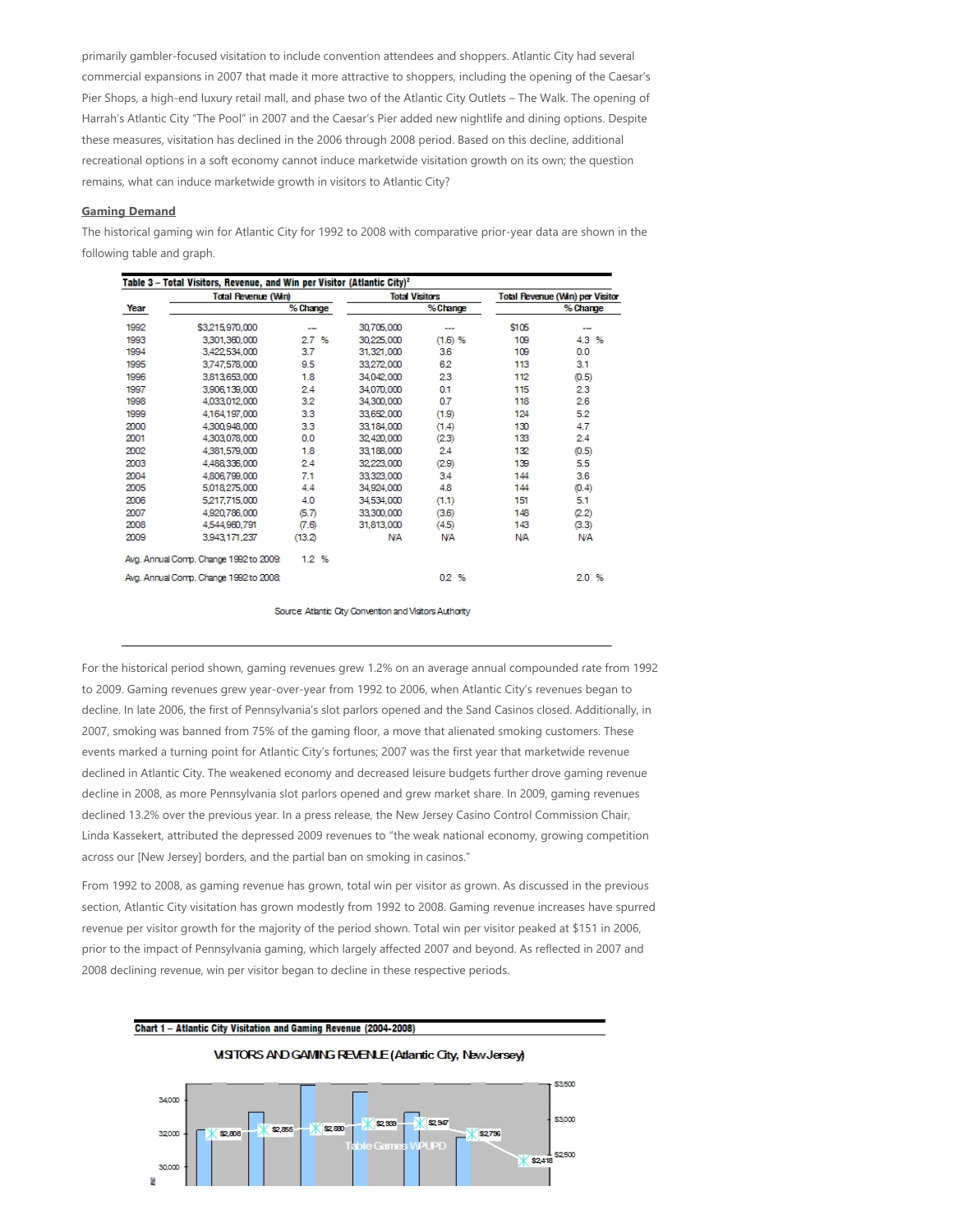

As shown in the chart above, Win Per Unit Per Day (WPUPD) trends appear to reflect general visitation trends. In the period from 2003 to 2009, visitation resembled a bell curve, growing from 2003 to 2005 and declining thereafter. Slot WPUPD follow this bell curve shape, growing from \$225 in 2003 to a peak of \$273 in 2006, and declining to \$236 in 2009. Table games WPUPD also follow a bell curve shape, growing from a \$2,808 WPUPD to peak at \$2,939 WPUPD to fall to \$2,418 in 2009. In these calculations, Table Games WPUPD does not incorporate keno or poker revenues or units, and utilizes an average annual count of table games units. Slot WPUPD is calculated using an average annual count of slot units.

In the near term, Atlantic City's revenues are widely anticipated to continue to decline due to the current national recession, the growing market share of Pennsylvania gaming at convenient locations, and the smaller discretionary gambling budget associated with soft national and regional economy. Later in this report, we will discuss the major developments in Atlantic City and Pennsylvania that will affect gaming supply and demand in the future.

## **Lodging Demand**

Historically, the Atlantic City lodging market attained occupancy levels well above the national average due to the need for casino operators to fill their rooms at a market-driven price point in order to generate patrons for their casinos. The following table presents lodging trends for the Atlantic City market.

| Year                   | Occupancy                      | <b>Average Rate</b> | % Change | <b>RevPAR</b> | % Change |
|------------------------|--------------------------------|---------------------|----------|---------------|----------|
| 1995                   | 91.9 %                         | \$80.67             |          | \$74.14       |          |
| 1996                   | 91.6                           | 82.76               | 26%      | 75.81         | 23%      |
| 1997                   | 89.6                           | 82.08               | (0.8)    | 73.57         | (3.0)    |
| 1998                   | 89.0                           | 80.32               | (2.1)    | 71.48         | (2.8)    |
| 1999                   | 91.3                           | 80.64               | 0.4      | 73.65         | 3.0      |
| 2000                   | 92.7                           | 81.15               | 0.6      | 75.23         | 2.1      |
| 2001                   | 93.3                           | 79.58               | (1.9)    | 74.25         | (1.3)    |
| 2002                   | 94.6                           | 79.87               | 0.4      | 75.56         | 1.8      |
| 2003                   | 93.0                           | 83.32               | 4.3      | 77.49         | 2.6      |
| 2004                   | 90.6                           | 91.41               | 9.7      | 82.82         | 6.9      |
| 2005                   | 91.3                           | 94.86               | 3.8      | 86.61         | 4.6      |
| 2006                   | 91.7                           | 98.76               | 4.1      | 90.56         | 4.6      |
| 2007                   | 86.2                           | 101.84              | 31       | 87.77         | (3.1)    |
| 2008                   | 77.4                           | 94.96               | (6.8)    | 73.50         | (16.3)   |
| Average Annual %       |                                |                     |          |               |          |
| Change - 1995 to 2008: |                                |                     | 1.3%     |               | (0.1) %  |
|                        | Year-to-date period thru Sept. |                     |          |               |          |
| 2008                   | 78.3 %                         | \$94.96             |          | \$74.38       |          |
| 2009                   | 82.2                           | 96.06               | 1.1%     | 78.94         | 6.1 %    |

Overall, occupancy levels for the Atlantic City market have historically been strong, despite fluctuations. Average rates grew at an average annual compounded rate of 1.3% between 1995 and 2008, with a large increase in 2004 of 9.7%. Revenue per available room (RevPAR) decreased at an average annual rate of 0.1%, with the only largest increase occurring in 2004 at 6.9%. In the year-to-date period through September 2009, the casino hotels occupancy, average rate and RevPAR statistics have improved. Occupancy increased modestly, by 3.9 points, average room rates increased a modest 1.1%, and RevPAR increased 6.1% from the previous year‐to‐date period.

In 2009, several major events and announcements affected hotel demand and supply, which are anticipated to have long-term effects on the market. The Borgata Water Club, a new hotel tower completed in 2008, has seasonally closed midweek in the spring, and in October through December, through the near future. Plans were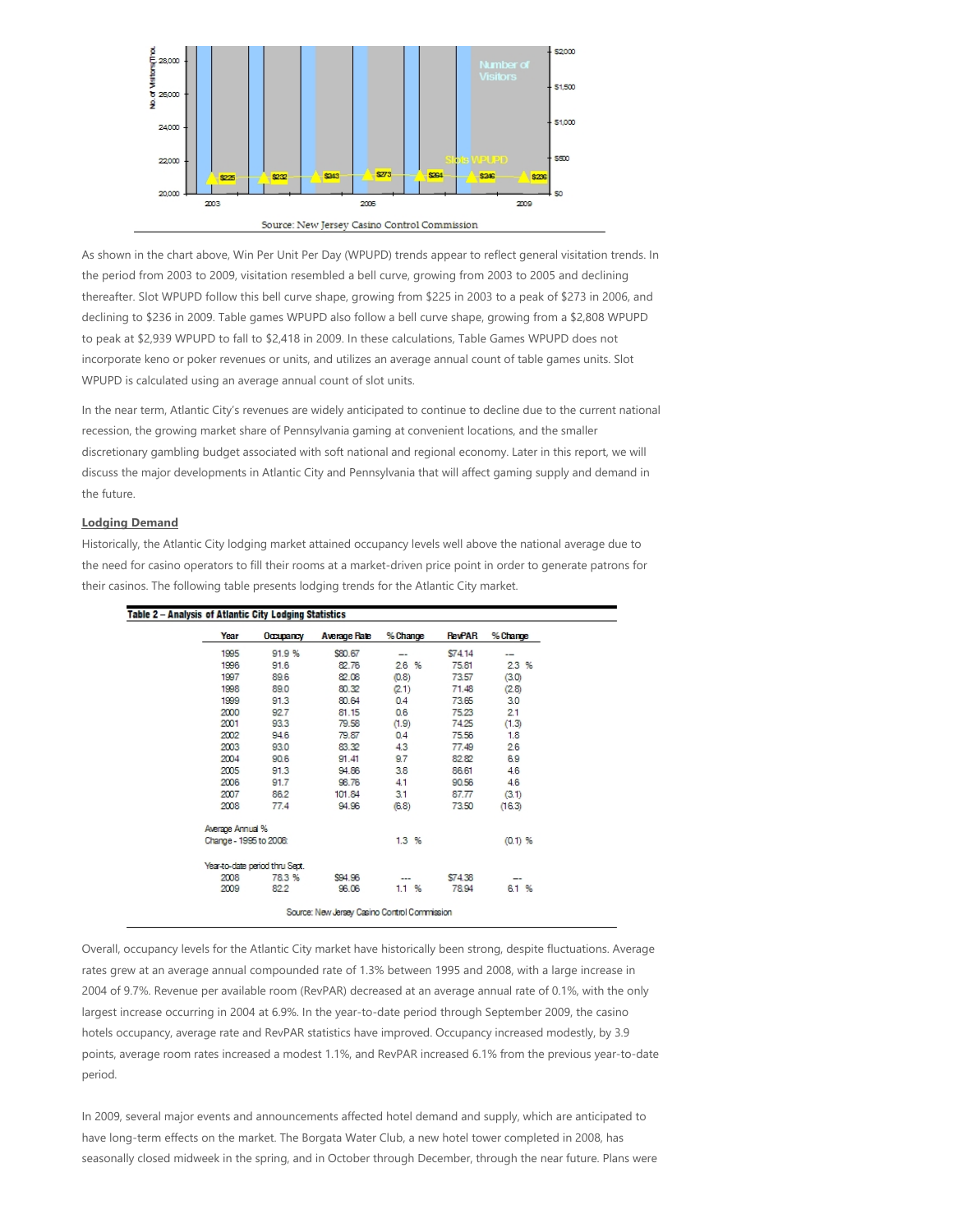recently announced for the refurbishment of Bally's 500‐room Depression‐era Claridge Tower, and to spruce up the facade. The proposed Revel megaresort is expected to add 1,900 rooms to the Atlantic City market's hotel supply once it opens in 2011, dependent on available financing. The aforementioned hotel changes, in addition to several major developments in Atlantic City discussed below, may incite additional visitation and gaming revenue growth in the future.

#### **Major Developments**

After decades of stagnation, the Atlantic City market is once again dynamic. Major changes in Atlantic City are occurring as casinos complete bankruptcy proceedings, additional Pennsylvania gaming supply opens, Pennsylvania completes the legislation and implementation of table game supply, and Atlantic City continues to diversify its dining, retail, and entertainment options.

#### *Bankruptcies and Restructuring*

Atlantic City casinos are under‐demolished and rumors abound about potential closures. Five Atlantic City casinos are in the midst of, or have completed bankruptcy proceedings, although none of the bankrupt casinos have closed. In the past three years, the Sands Casino closed to make way for a future casino development site, and Bally's Atlantic City removed gaming devices and tables games from its Claridge floor. Although speculative, it remains a possibility that gaming supply could exit this market with the closure of a bankrupt casino.

- **Tropicana Casino** ‐ A group of Tropicana lenders, including billionaire Carl Icahn, have agreed to purchase the casino for approximately \$200 million. The sale has been approved in the US bankruptcy court and by the New Jersey Casino Control Commission, but an extension was recently granted that pushes back the sale closure date to June 4, 2010.
- **Resorts Atlantic City** ‐ In December 2009, Resorts Atlantic City ownership was passed to a group of lenders  $\bullet$ headed by Credit Suisse. In an Associated Press article published mid‐November 2009, a spokesperson for Resorts Atlantic City said "it has serious doubts about its ability to continue to operate." Since its mid‐ December change of ownership, Resorts Atlantic City has continued operations.
- **Three Trump Casinos (Trump Taj, Trump Plaza, and Trump Marina) Trump Entertainment is also in the** midst of bankruptcy proceedings. Trump Entertainment, owns three properties: the Trump Plaza, the Trump Marina, and the Trump Taj Mahal. The future ownership of the Trump Entertainment casinos is unclear; investors such as Donald Trump and Carl Icahn have publically announced intentions to bid for Trump Entertainment in bankruptcy court. Carl Icahn has purchased more than \$486 million of Trump Entertainment's bank debt. With the purchase of Trump Entertainment, Carl Icahn would be invested in four Atlantic City hotels, which is roughly a third of the Atlantic City market. Public speculation continues that Carl Icahn may sell either the Trump Marina or Trump Plaza if he gains control of all the aforementioned properties.

#### *Major Developments in Pennsylvania*

Pennsylvania gaming supply has increased tremendously over the past three years, since the legalization of gambling. In December of 2009, Pennsylvania statewide slot machine revenues exceeded that of New Jersey slot machine revenues by approximately \$10 million for the first time. The current national recession and Pennsylvania's budget shortfall have further spurred the addition of table games, as the state struggles to fill its budget with additional gaming revenue.

- **Table Games** As mentioned previously, the long-anticipated table games bill passed into law January 7, 2010. The Pennsylvania Gaming Control Board estimates table games will be operational starting in six to nine months; however this situation remains dynamic due to the undetermined regulatory controls and the other implementation factors.
- **Additional Gaming Supply** Currently, nine of the fourteen authorized casinos are operational; and several are in various stages of design and construction. Philadelphia's Sugarhouse Casino recently broke ground; its interim facility is planned to open in 2010 with 1,700 slot machines. The development of the Foxwoods Philadelphia Casino has become speculative; after an attempt to move the casino site to the city center, Foxwoods has missed several deadlines to deliver design plans for the original site. Additionally, Pennsylvania lawmakers are calling on the Pennsylvania Gaming Control Board to revoke the Foxwoods license. Of the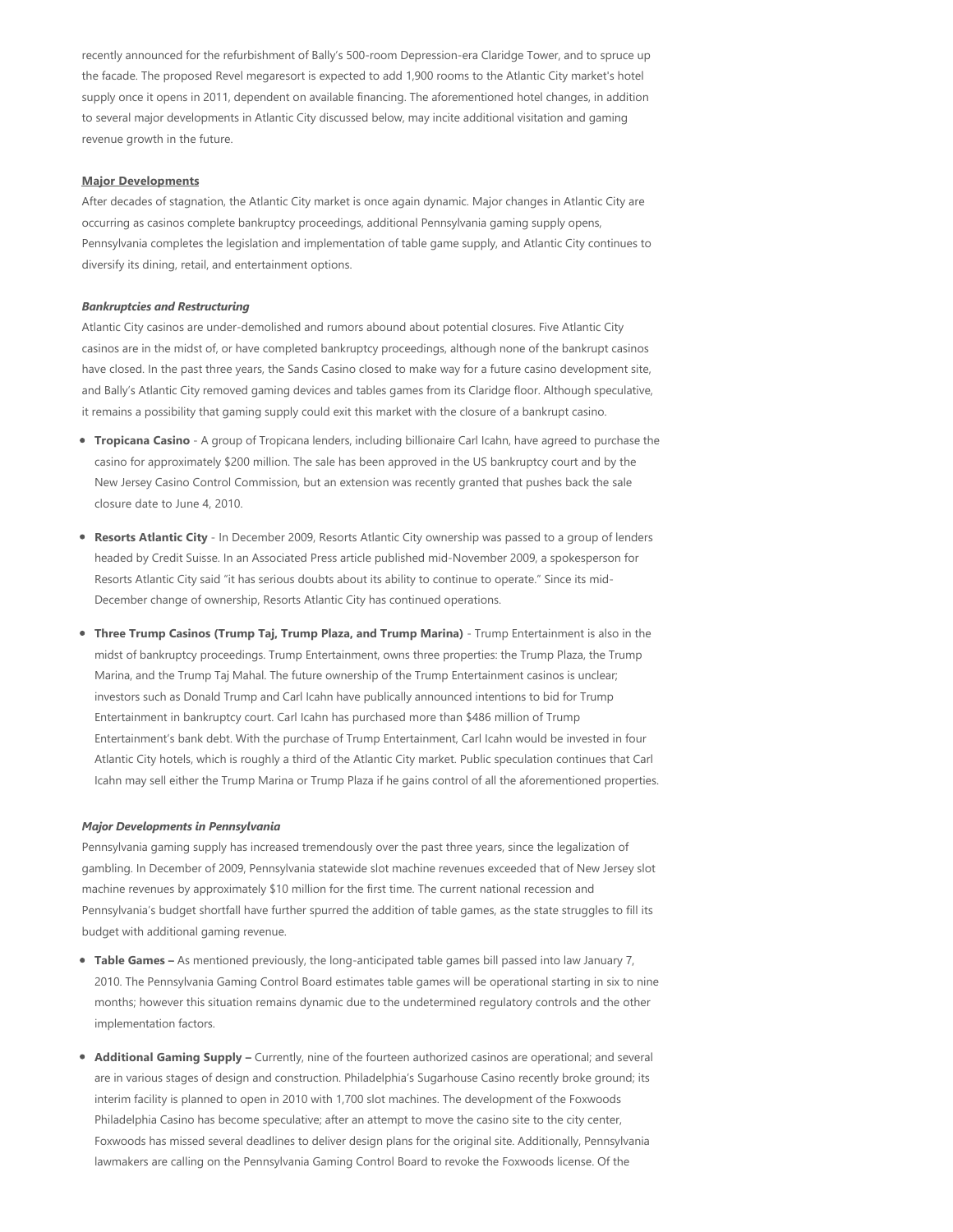Category Three (resort) licenses, one license has been approved for the Valley Forge Convention Center and the other license has not been awarded. Additionally, a bill in the Pennsylvania legislature may allow up to two extra licenses for this type of facility. The legislation of table games has spurred competition for the remaining casino licenses, as four venues compete: Nemacolin Woods in Fayette County, a proposed Mason‐Dixon Hotel & Resort near Gettysburg in Adams County, a convention center near Reading in Berks County, and the Fernwood resort in the Poconos.

#### *Major Developments in Atlantic City*

Since the opening of the Borgata, Atlantic City has developed new gaming, dining, retail, and entertainment options in an effort to attract new customers. New improvements since 2003 included the addition of hotel towers at the Borgata's Water Club, Harrah's Waterfront, and a hotel tower at Trump Taj; new retail shops at the Atlantic City – The Walk ‐ Phase Two and the Caesar's Pier Shops; and new nightlife options at the Borgata Water Club, Harrah's The Pool, and Caesar's Pier Shops. Of these developments, the Trump Taj and Ceasar's Pier Shops are now mired in bankruptcy proceedings. Additionally, Harrah's Atlantic City opened "The Loft," an expansion to its successful "The Pool" nightclub on New Year's Eve of 2010. The growth of table games in Pennsylvania further incentivizes Atlantic City casinos to diversify entertainment options, as Atlantic City loses its competitive edge of table games. Further changes are anticipated as casino‐hotels expand dining, retail, and entertainment facilities that are not solely focused on gaming and target a broader range of patrons. Potential future development projects include:

- **The Atlantic City Outlets**  The Walk is a shopping/dining venue featuring approximately 100 retail outlets, including J. Crew, Nike, Adidas, Kenneth Cole, and Calvin Klein. It has been very successful in attracting an affluent clientele to Atlantic City. Plans for a phase three expansion were recently announced.
- **Atlantic City Boardwalk**  In conjunction with the development of the Revel megaresort, Atlantic City had planned \$50 million in improvements for the nearby boardwalk. Plans included Boardwalk reconstruction and renovations at the city-run nearby Garden Pier funded by tax payments from the new Revel casino. In late December, the plans for this cleanup project were delayed, as city, county, and state governments will meet to discuss funding approval in 2010.
- **New Revel Entertainment Casino** According to Revel Entertainment's public relation firm, Weber  $\bullet$ Shandwick, Revel put interior work on hiatus beginning in January 2009, but continued work on the parking structure, podium and exterior enclosure. Work has and is continuing on the site, with an anticipated opening in 2011. Ownership is seeking additional funding to complete the project. The Revel megaresort site is located in the Uptown casino neighborhood, north of the Showboat Casino. Revel is a megaresort that is planned to have 1,900 rooms, 150,000 square feet of casino space, and additional convention, retail, and restaurant space. At the Global Gaming Exposition in 2009, Revel management reported that the building structure is complete. They estimate that once funding is secured, the Revel megaresort casino can be completed within 18 months. The Revel megaresort is primarily intended as a convention hotel that has the amenities of world‐ class gaming, dining, and retail space. The state is considering allowing a 75% abatement on Revel's sales and rooms taxes for the first 20 years as a incentive to help the property secure financing.
- **Proposed Pinnacle Entertainment Development**  In 2006, Pinnacle Entertainment of Nevada purchased the Sands Casino Hotel and surrounding property. The Sands was demolished on October 18, 2007. After the collapse of the credit markets, national economic recession, and abrupt resignation of the company's CEO, the project has been placed on indefinite hold and the future of the site remains unclear. Plans previously called for a new casino‐resort estimated at a cost of \$1.5 billion. City officials have reportedly attempted to trade the old Sands Casino site with the Bader Field site in a land swap.
- **Proposed MGM Grand Atlantic City** Plans called for three hotel towers with more than 3,000 rooms,  $\bullet$ 5,000 slot machines, 200 table games, and a poker room, along with a 1,500‐seat theater, restaurants, and nightclubs, a spa, a convention center, and 500,000 square feet of retail space. The MGM Grand Atlantic City would be the largest casino floor and facility in Atlantic City, built on 62 of the 70 acres that MGM owns. This project has been placed on indefinite hold. Area brokers report that MGM has quietly been seeking a buyer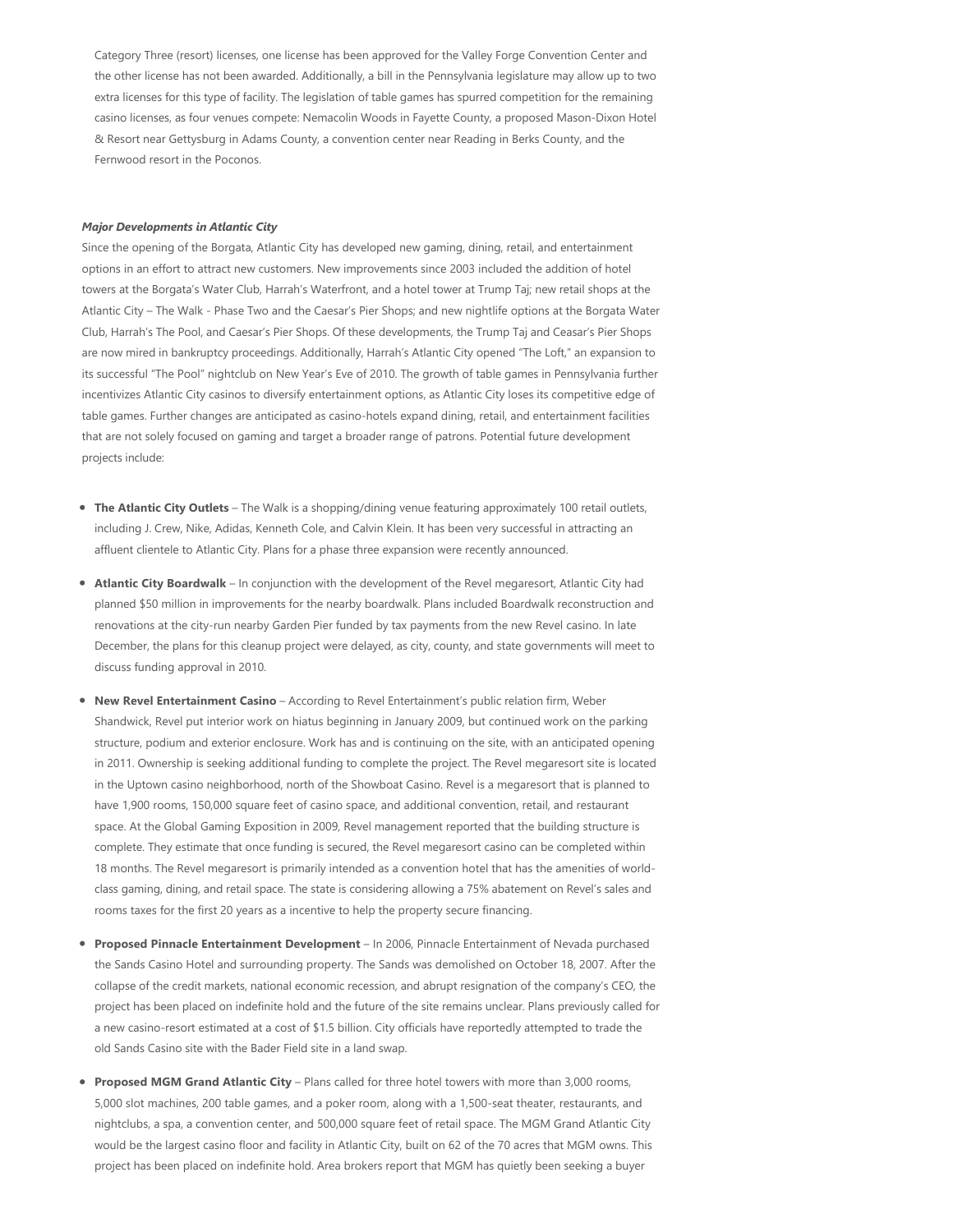for this site.

**Bader Field ‐** Another site that will potentially be available for future development measures over 140 acres and is located at Bader Field, a former municipal airport that has been decommissioned. It is a strip of land surrounded on three sides by water featuring 2,850-foot runways. Pinnacle and Steve Wynn have been rumored to have expressed interest in building a casino on Bader Field. However, the city has posted two Requests for Proposals, but has not received any offers for development on this site.

Many of these anticipated developments are now considered speculative, due to the current national recession, frozen credit markets, and lack of available financing for casino projects. The Revel Casino is structurally built, but not complete; the project is generally considered too far along in construction to remain unfinished. Once the Revel Casino is built, similar to the Borgata's opening, it is expected to spark marketwide increases in visitation because of its convention facilities, world‐class gaming, dining, retail, and entertainment options.

## **Conclusion**

Risks of further decline in the economy and growth of Pennsylvania gaming supply and table games are greatly concerning operators in the Atlantic City market. Visitation to Atlantic City and the amount spent per visitor are in decline, resulting in deteriorating revenue and net income levels for Atlantic City casino hotels. While the duration and magnitude of the downturn are uncertain at this time, this decline is more than a cyclical downturn. The closure of the Sands casino was the first closure of a casino in the Atlantic City market. Much of the Atlantic City gaming supply is dated and have experienced little or no renovations or refurbishments since opening in the late 1970s or 1980s. The dated physical plants of these casinos, and smoking ban on 75% of the gaming floor have given customers further incentive to gamble at Pennsylvania casinos, which are a closer drive than Atlantic City casinos to local and regional population centers. The addition of new supply and legislation of table games in Pennsylvania are sure to negatively impact Atlantic City. Given the intense competition provided by Pennsylvania slots, many analysts are negative on the future of Atlantic City.

The current financial crisis has curtailed lending on major development projects, most prominently the Revel Casino. The project was originally financed by Morgan Stanley; Revel Entertainment continues to seek a secondary lender. Many industry leaders are looking to Revel's project as the spark that would bring visitors back to Atlantic City. Once the project opens, similar to the Borgata, it is anticipated to incite marketwide growth in visitation and revenue.

Overall, the Atlantic City market is expected to experience economic decline in the short term as a result of the downturn in the national economy, and growth of Pennsylvania gaming. Even the opening of the delayed Revel casino, while it may induce demand, may not be enough to grow marketwide gaming revenues and visitation. The addition of dining, retail and entertainment options offer more amenities than local gaming facilities, but this will probably not enough to incite visitation on a regular basis. As the prospects grow dimmer for Atlantic City casinos, Atlantic City trendsetters, law makers, and government officials must find a new "reinvention" for their city. Historically, Atlantic City has already reinvented itself from its original purpose as a seaside resort to a gaming destination. Ironically, gaming is often seen as a savior of the last resort, in order to revitalize an area, grow state revenues and protect against budget shortfalls. Once gaming is exhausted as a revenue generator, what can be the next stage of revitalization? Atlantic City will surely face a rough period of economic decline until it finds out.

## **ABOUT THE AUTHOR**

Emily Sze is an associate with HVS's Las Vegas office, specializing in the gaming and hospitality industries. She joined HVS in 2009, after working as a senior financial analyst for Las Vegas Sands, at the Venetian/Palazzo Resort Casino in Las Vegas, NV; a gaming analyst for Harrah's Entertainment, at Harrah's Chester in Chester, PA; and as a slot manager's associate for Harrah's Entertainment, at Bally's Atlantic City in Atlantic City, NJ. She earned a Bachelor of Science in Hotel Administration at Cornell University, Ithaca, NY.

For further information, Ms. Sze can be contacted at:

HVS Consulting & Valuation ‐ Las Vegas 8170 W. Sahara Avenue, Suite 201